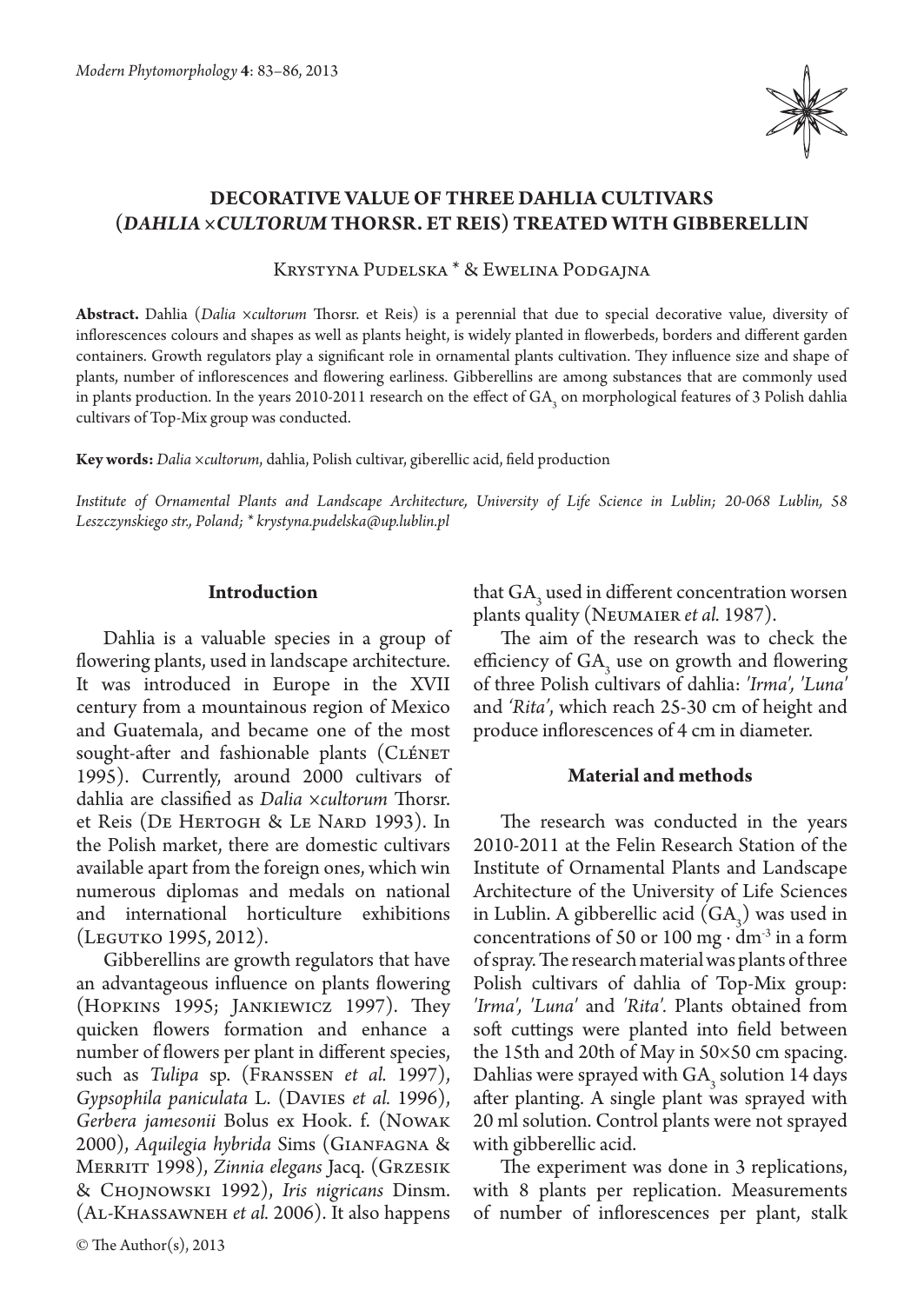| Years    | 2010 | 2011                                                     |     |    |    |     |  |  |  |  |
|----------|------|----------------------------------------------------------|-----|----|----|-----|--|--|--|--|
| Cultivar |      | Concentration of $GA$ <sub>3</sub> mg · dm <sup>-3</sup> |     |    |    |     |  |  |  |  |
|          |      | 50                                                       | 100 |    | 50 | 100 |  |  |  |  |
| 'Irma'   | 48   | 53                                                       | 48  | 48 | 53 | 48  |  |  |  |  |
| 'Luna'   | 48   | 68                                                       | 48  | 48 | 68 | 48  |  |  |  |  |
| 'Rita'   | 45   | 50                                                       | 66  | 45 | 50 | 60  |  |  |  |  |

**Table 1.** Mean number of days from planting into the field till flowering.

and inflorescence diameter were done in the phase of full maturity, systematically during a whole flowering period. The plants height was estimated in September.

The obtained data was analyzed statistically. Significance of differences was estimated with the analysis of variance with the Tuckey's confidence intervals at the 0.05 level of significance.

### **Results and discussion**

In the years 2010-2011 it was observed, that chosen Polish cultivars of dahlia started flowering after 48-68 days from planting into the field (middle of May) after use of  $GA_3$  (Tab. 1). Control plants, not treated with  $GA_{3}$ , flowered after 45-48 days. Spraying dahlia with GA3 in concentration of 50 mg ∙ dm-3 delayed flowering by 5 to 10 days, depending on a cultivar. 'Irma' and *'Lena*' cultivars treated with GA<sub>3</sub> in higher concentration (100 mg ⋅ dm<sup>-3</sup>), started flowering at the same time as plants not sprayed with gibberellic acid. Plants of '*Rita*' cultivar treated with  $GA_3$  in concentration of 100 mg ⋅ dm<sup>-3</sup> in successive vegetative seasons delayed flowering by 15 to 21 days, in comparison to control plants.

Treating ornamental plants with gibberellic acid is one of the ways to stimulate flowering (King *et al.* 2000; Brooking & Cohen 2002; Kurtar & Ayan 2005). This growth regulator is necessary to induce plants flowering and plays an important role in flower bud development (Saniweski & Kawa-Miszczak 1992). In conducted research the influence of  $GA_3$ on number of inflorescences in three dahlia cultivars was not observed (Tab. 2). However, plants sprayed with  $GA_3$  in concentration of 100 mg · dm<sup>-3</sup> formed more inflorescences, especially '*Irma*' (161-149) and '*Rita*' (159- 485), while dahlias treated with solution in concentration of 50 mg ⋅  $dm<sup>3</sup>$  and control plants, formed less inflorescences, especially '*Luna*' cultivar (40-240). CORR & WIDMEM (1987) observed that  $GA_3$  used as a spray had no influence on number of inflorescence stems of *Zantedeschia elliottiana* (W. Watson) Engl. and *Zantedeschia rehmannii* Engl., while Crozza Talia (1985) noted advantageous influence of  $GA<sub>3</sub>$  on *Freesia ×hybrida hort*. flowering without changes in flowers quality.

In the conducted research advantageous influence of  $GA_3$  on morphological features of inflorescence (flower head diameter and stalk length) and plants (height) was not observed (Tabs. 3-5). The obtained results confirm the ones noted by Kurtar & Ayan (2005), who did not note influence of gibberellins on elongation of tulip. On the other hand gibberellic acid has a positive effect on inflorescence stems length of *Convallaria keiskei* Miq. (Sang Young *et al.* 2002). It should be remembered that plants species may react in different way depending on growth regulator and used concentration (King *et al.* 2000).

The results of the research on three dahlia cultivars show, that main factors that determine inflorescence features, diameter and stalk length, were conditions of cultivation (vegetative season) and genetic features of the cultivar. In the year 2011 dahlias formed bigger inflorescences and longer stalks in comparison to the 2010 season (1 cm and from 2.5 to 4 cm respectively). While evaluating stalk length a tendency to form longer stalk was observed at dahlias treated with  $GA_3$  in higher concentration. The significant effect of  $GA_3$  on height of dahlia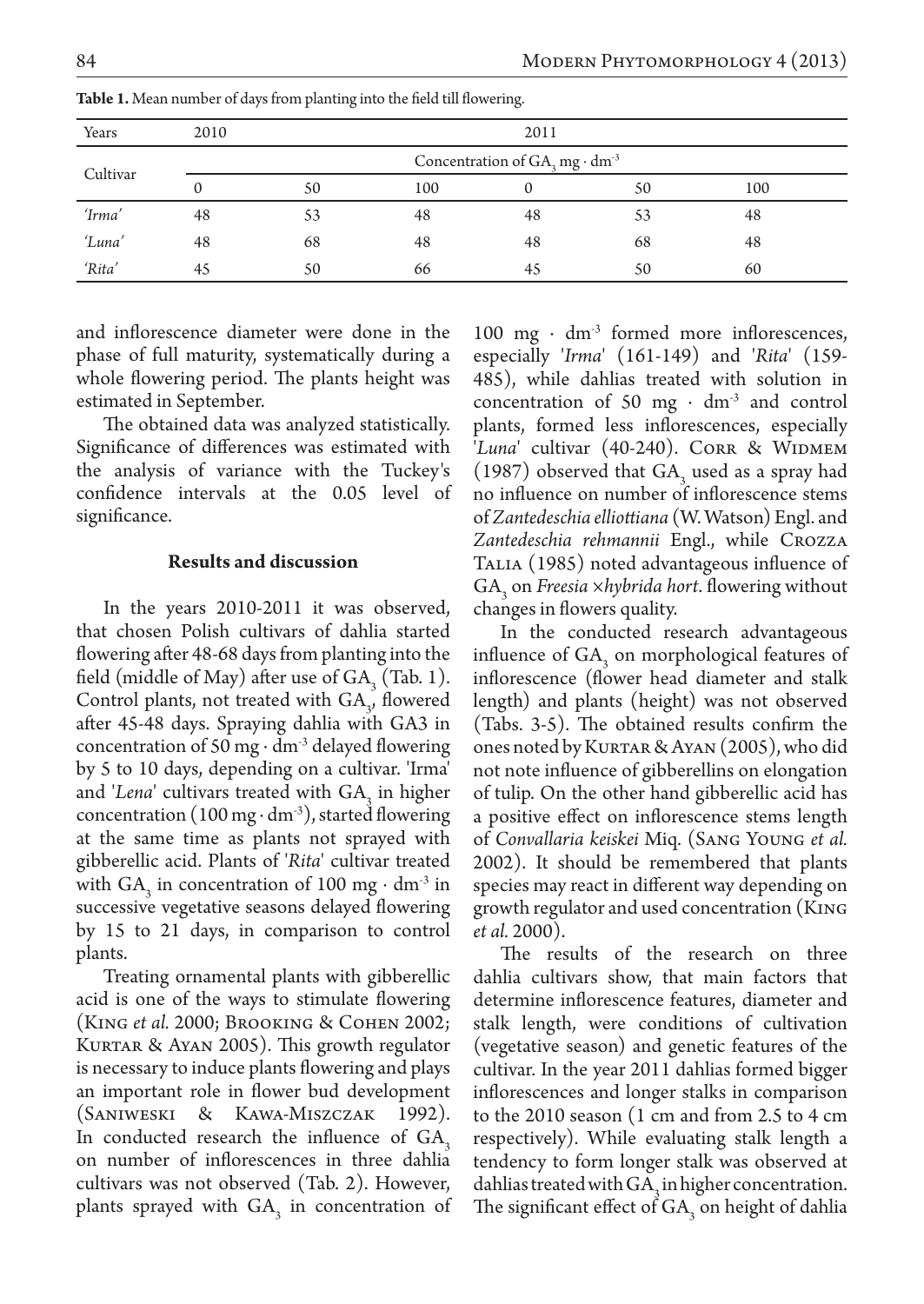| Years    | 2010         |      |       |              |       |       |       |       |
|----------|--------------|------|-------|--------------|-------|-------|-------|-------|
| Cultivar |              | 2010 | 2011  |              |       |       |       |       |
|          | $\mathbf{0}$ | 50   | 100   | $\mathbf{0}$ | 50    | 100   |       |       |
| 'Irma'   | 157          | 140  | 161   | 248          | 350   | 497   | 153 C | 365 A |
| 'Luna'   | 40           | 40   | 42    | 240          | 218   | 418   | 40 D  | 292 B |
| 'Rita'   | 117          | 94   | 159   | 209          | 216   | 485   | 123C  | 303 B |
| Mean     | $105 C^*$    | 91 C | 120 C | 232B         | 261 B | 467 A | 105B  | 320 A |

**Table 2.** Number of inflorescences of Polish dahlia cultivars.

\*Means followed by the same letters are not significantly different at  $\alpha$ =0.05.

**Table 3.** Diameter of inflorescences of Polish dahlia cultivars.

| Years    | 2010      | 2011                                                |       |      |      |       |       |        |
|----------|-----------|-----------------------------------------------------|-------|------|------|-------|-------|--------|
| Cultivar |           | Concentration of $GA_3$ mg $\cdot$ dm <sup>-3</sup> | 2010  | 2011 |      |       |       |        |
|          | $\Omega$  | 50                                                  | 100   | 0    | 50   | 100   |       |        |
| 'Irma'   | 3         | 2.7                                                 | 3.3   | 4.5  | 4.2  | 4.5   | 3D    | 4.4 BC |
| 'Luna'   | 2.9       | 2.8                                                 | 3     | 4.7  | 4.7  | 4.6   | 2.9 D | 4.7AB  |
| 'Rita'   | 3.9       | 4.2                                                 | 4.8   | 4.6  | 4.9  | 4.9   | 4.3 C | 4.8A   |
| Mean     | $3.3 C^*$ | 3.3C                                                | 3.7 B | 4.6A | 4.6A | 4.7 A | 3.4 B | 4.6A   |

\*Means followed by the same letters are not significantly different at  $\alpha$ =0.05.

| Years    | 2010     |     |      |          |     |      |     |     |
|----------|----------|-----|------|----------|-----|------|-----|-----|
| Cultivar |          |     | 2010 | 2011     |     |      |     |     |
|          | $\Omega$ | 50  | 100  | $\Omega$ | 50  | 100  |     |     |
| 'Irma'   | 4.6      | 3.7 |      | 7.8      | 8.2 | 10.4 | 4.4 | 8.8 |
| 'Luna'   | 5.3      | 5.1 | 5.4  | 8.5      | 8.3 | 11.1 | 5.3 | 9.3 |
| 'Rita'   | 6.6      | 6.9 | 8.5  | 7.6      | 8   | 8.6  | 7.3 | 8.1 |
| Mean     | 5.5      | 5.2 | 6.3  | 8        | 8.1 | 10   | 5.7 | 8.7 |

**Table 4.** Length of inflorescences stalks of Polish dahlia cultivars.

\*Means followed by the same letters are not significantly different at  $\alpha$ =0.05.

**Table 5.** Height of plants (cm) of Polish dahlia cultivars.

| Years    | 2010      |        |       |          |                   |      |         |         |
|----------|-----------|--------|-------|----------|-------------------|------|---------|---------|
| Cultivar |           | 2010   | 2011  |          |                   |      |         |         |
|          | $\Omega$  | 50     | 100   | $\Omega$ | 50                | 100  |         |         |
| 'Irma'   | 30.8      | 26.2   | 22.2  | 23.7     | 34.8              | 33   | 26.4 D  | 30.5 AB |
| 'Luna'   | 19.8      | 20.5   | 23.7  | 29.7     | 25.2              | 32.5 | 21.3 E  | 29.1 BC |
| 'Rita'   | 23.5      | 27     | 35.9  | 27.5     | 32.8              | 35   | 28.5 CD | 31.8 A  |
| Mean     | $24.7 B*$ | 24.6 B | 26.9B | 26.9B    | 30.9 <sub>A</sub> | 34 A | 25.4 B  | 30.5A   |

\*Means followed by the same letters are not significantly different at  $\alpha$ =0.05.